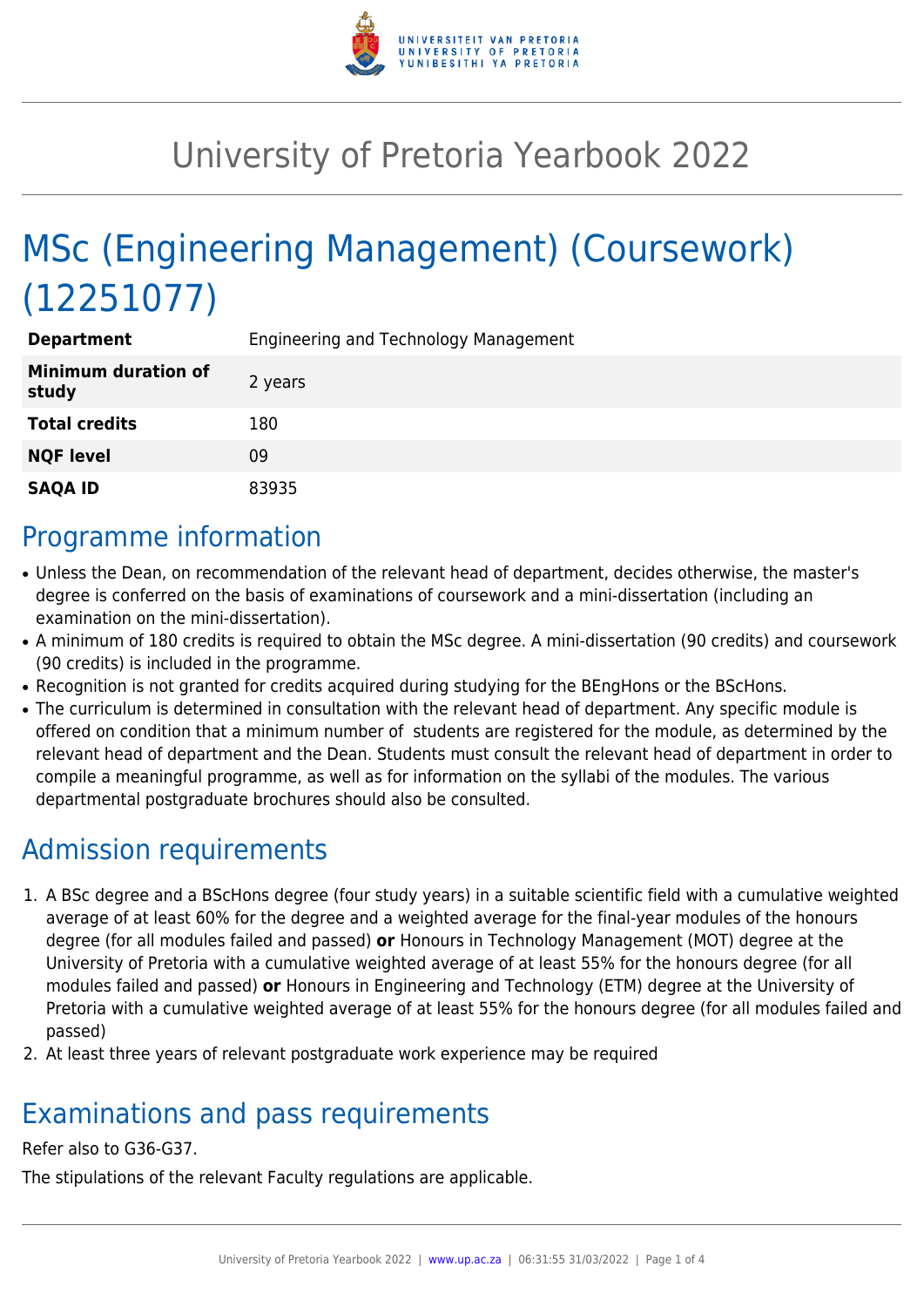

Guidelines for the preparation and examination of mini-dissertations are available from the department.

- i. The examination in each module for which a student is registered, takes place during the normal examination period after the conclusion of lectures (i.e. October/November or May/June).
- ii. A student registered for the master's degree must complete his or her studies within three years provided that the Dean, on recommendation of the relevant head of department, may approve a stipulated limited extension of this period.
- iii. A student must obtain at least 50% in an examination for each module where no semester or year mark is required. A module may only be repeated once.
- iv. In modules where semester or year marks are awarded, a minimum examination mark of 40% and a final mark of 50% is required.
- v. No supplementary or special examinations are granted at postgraduate level.

# Research information

Refer to G40.

A student must by means of a mini-dissertation prove that he or she is capable of planning, instituting and executing a scientific investigation. As part of the examination a student must submit an article and present at the final-year symposium. The article should be based on the research that the student has conducted for the mini-dissertation and be approved by the supervisor. Conferment of the degree may be made subject to compliance with the stipulations of this regulation.

# Pass with distinction

A student who completes the master's degree on grounds of coursework and a mini-dissertation, passes with distinction if a weighted average mark of at least 75% (not rounded) is obtained in the first 180 credits obtained for the degree provided that 90 of these credits are allocated to the mini-dissertation. However, the degree is not awarded with distinction should a student fail any of these modules (excluding modules which have been timeously discontinued). The degree is also not awarded with distinction if a student obtains less than 70% for the mini-dissertation. The degree must be completed within the prescribed study period.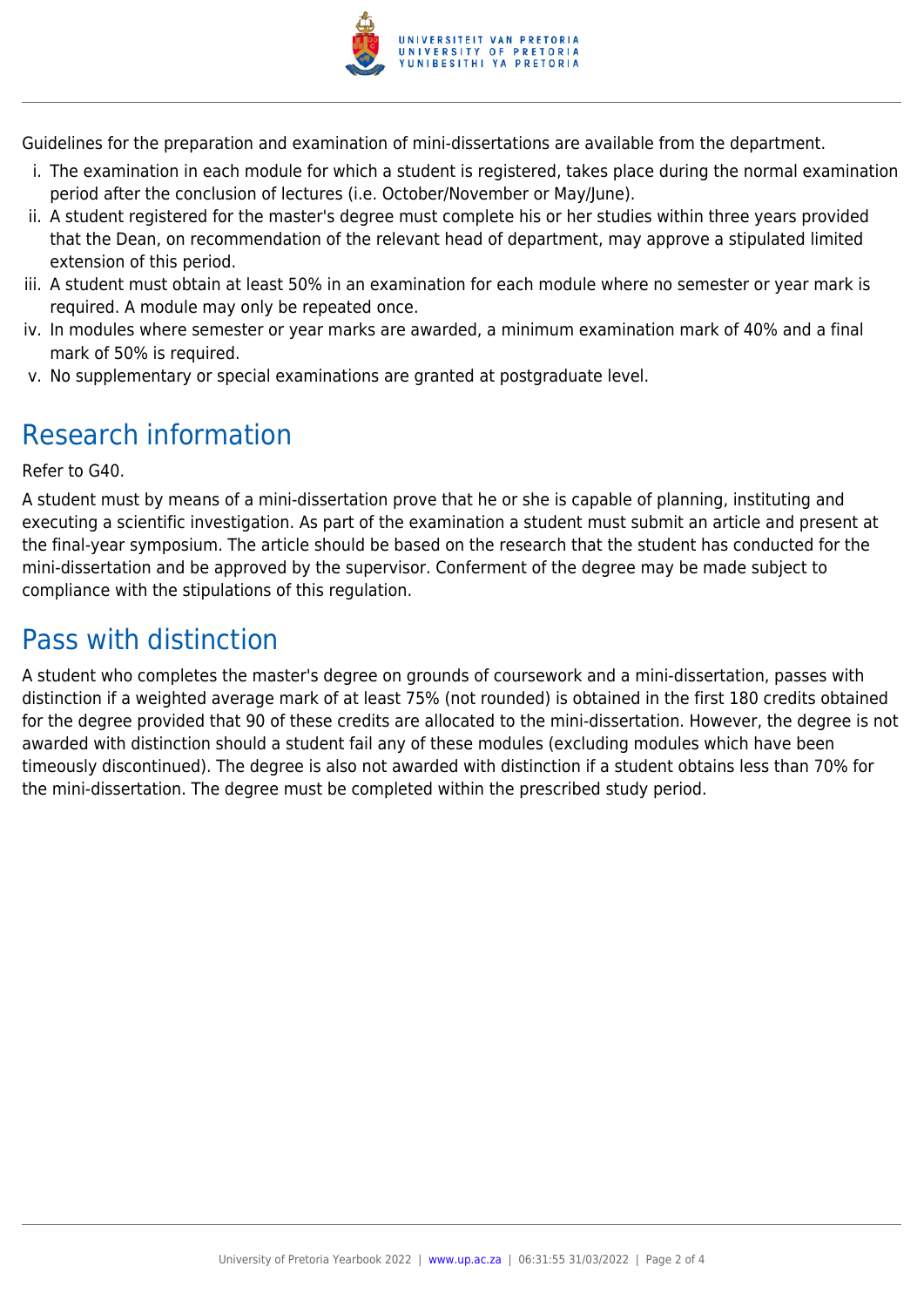

### Curriculum: Year 1

#### **Minimum credits: 180**

#### **Core modules**

[Financial management 830](https://www.up.ac.za/yearbooks/2022/modules/view/FBS 830) (FBS 830) - Credits: 10.00 [Engineering asset management and maintenance 801](https://www.up.ac.za/yearbooks/2022/modules/view/IAM 801) (IAM 801) - Credits: 10.00 [Production and operations management 801](https://www.up.ac.za/yearbooks/2022/modules/view/IPP 801) (IPP 801) - Credits: 10.00 [Mini-dissertation 899](https://www.up.ac.za/yearbooks/2022/modules/view/ISC 899) (ISC 899) - Credits: 90.00 [Systems engineering and management 801](https://www.up.ac.za/yearbooks/2022/modules/view/ISE 801) (ISE 801) - Credits: 10.00 [Strategic management 801](https://www.up.ac.za/yearbooks/2022/modules/view/ISM 801) (ISM 801) - Credits: 10.00 [Technology management 801](https://www.up.ac.za/yearbooks/2022/modules/view/ITB 801) (ITB 801) - Credits: 10.00 [People management 883](https://www.up.ac.za/yearbooks/2022/modules/view/PEM 883) (PEM 883) - Credits: 10.00